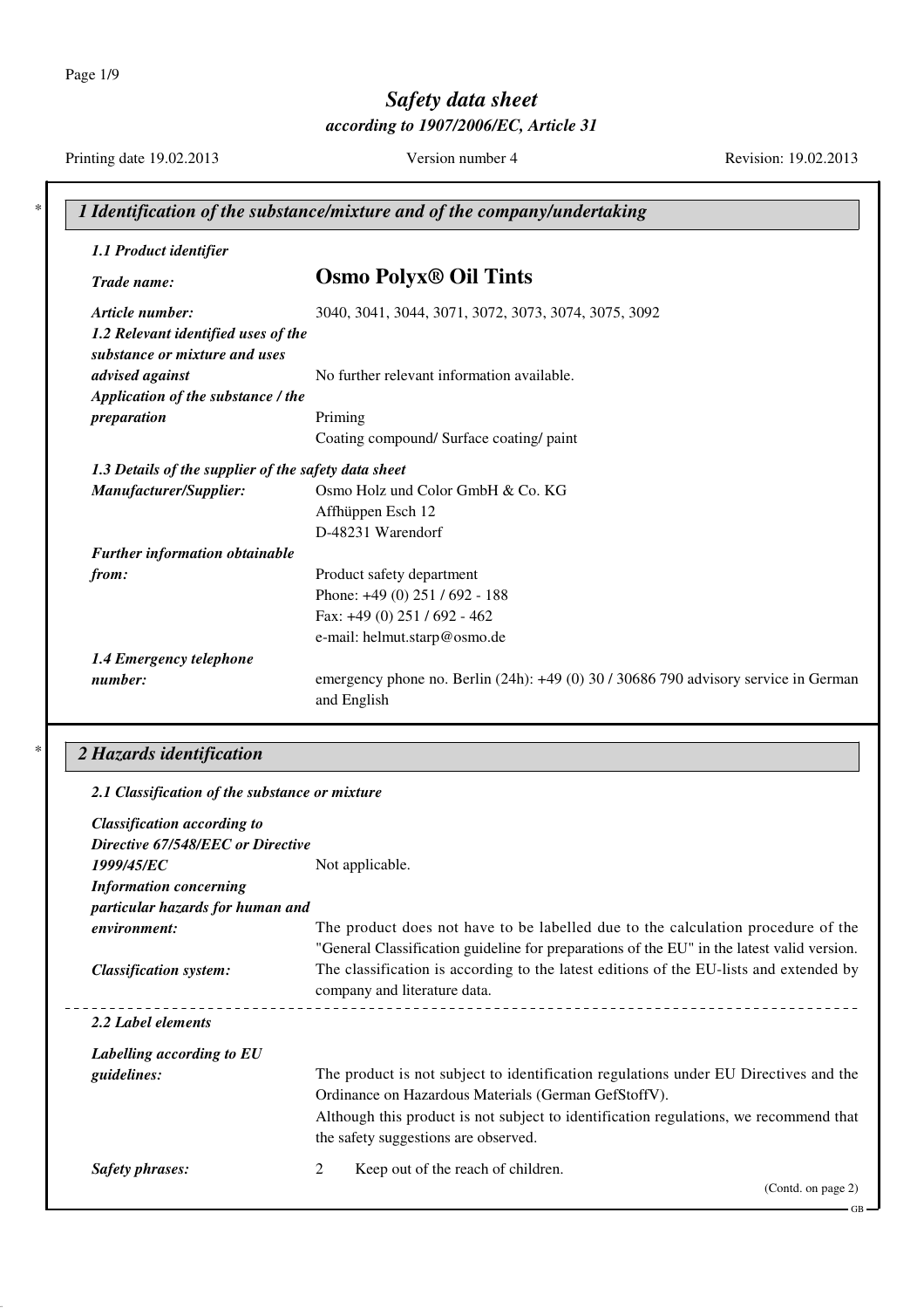| Printing date 19.02.2013                  | Version number 4                                                                                       | Revision: 19.02.2013 |
|-------------------------------------------|--------------------------------------------------------------------------------------------------------|----------------------|
| <b>Trade name: Osmo Polyx® Oil Tints</b>  |                                                                                                        |                      |
|                                           |                                                                                                        | (Contd. of page 1)   |
|                                           | 24/25 Avoid contact with skin and eyes.                                                                |                      |
|                                           | 26<br>In case of contact with eyes, rinse immediately with plenty of water and seek<br>medical advice. |                      |
|                                           | If swallowed, seek medical advice immediately and show this container or label.<br>46                  |                      |
|                                           | 51<br>Use only in well-ventilated areas.                                                               |                      |
| Special labelling of certain              |                                                                                                        |                      |
| preparations:                             | Warning:                                                                                               |                      |
|                                           | Wash out any used cloth impregnated with this product immediately after use or store                   |                      |
|                                           | in an airtight container (danger of self-ignition)                                                     |                      |
|                                           | Contains 2-butanonoxime. May produce an allergic reaction.                                             |                      |
|                                           | Safety data sheet available for professional user on request.                                          |                      |
| <b>Additional information:</b>            | Observe the general safety regulations when handling chemicals.                                        |                      |
|                                           | Always wear a dust mask when sanding.                                                                  |                      |
| 2.3 Other hazards                         |                                                                                                        |                      |
| <b>Results of PBT and vPvB assessment</b> |                                                                                                        |                      |
| <b>PBT:</b>                               | Not applicable.                                                                                        |                      |
| $v P v B$ :                               | Not applicable.                                                                                        |                      |
|                                           |                                                                                                        |                      |

### \* *3 Composition/information on ingredients*

#### *3.2 Chemical characterization: Mixtures*

**Description:** Mixture of substances listed below with nonhazardous additions.

| Dangerous components:                                  |                                                                 |             |
|--------------------------------------------------------|-----------------------------------------------------------------|-------------|
| CAS: 64742-48-9                                        | aliphatic hydrocarbons, C10-C13                                 | $10 - 25\%$ |
| EC number: 918-481-9                                   | $\mathbf{\times}$ Xn R65                                        |             |
| Index number: $649-327-00-6$ $\overline{R66}$          |                                                                 |             |
| Reg.nr.: 01-2119457273-39 $\sqrt{\}$ Asp. Tox. 1, H304 |                                                                 |             |
| <b>Additional information:</b>                         | For the wording of the listed risk phrases refer to section 16. |             |

#### *4 First aid measures*

| 4.1 Description of first aid measures |                                                                                           |  |
|---------------------------------------|-------------------------------------------------------------------------------------------|--|
| <b>General information:</b>           | Immediately remove any clothing soiled by the product.                                    |  |
|                                       | Take affected persons out into the fresh air.                                             |  |
| After inhalation:                     | Supply fresh air. If required, provide artificial respiration. Keep patient warm. Consult |  |
|                                       | doctor if symptoms persist.                                                               |  |
|                                       | In case of unconsciousness place patient stably in side position for transportation.      |  |
| After skin contact:                   | Immediately wash with water and soap and rinse thoroughly.                                |  |
|                                       | If skin irritation continues, consult a doctor.                                           |  |
| After eye contact:                    | Rinse opened eye for several minutes under running water. Then consult a doctor.          |  |
| After swallowing:                     | If swallowed, seek medical advice immediately and show this container or label.           |  |
|                                       | (Contd. on page 3)                                                                        |  |

GB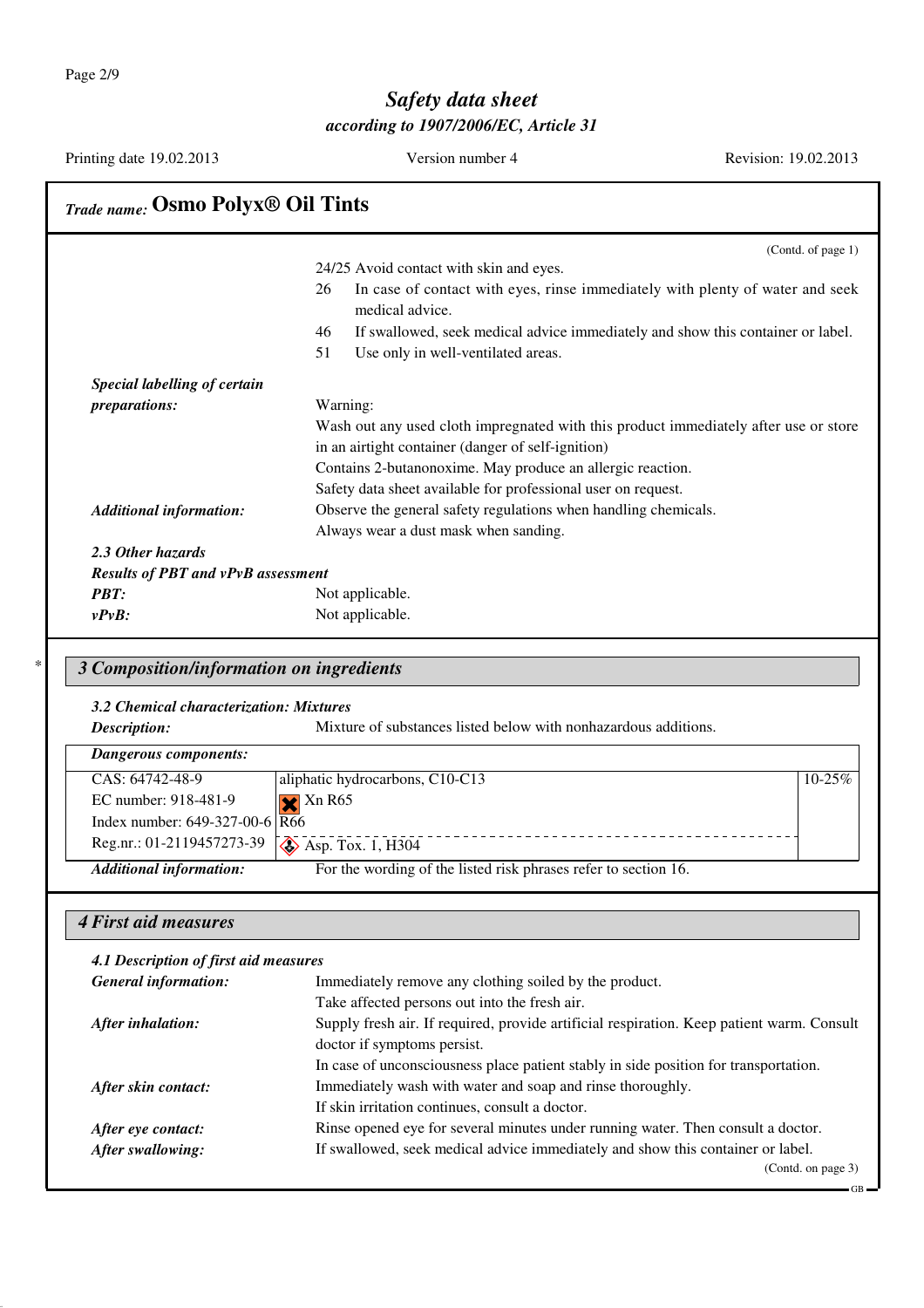Page 3/9

#### *Safety data sheet according to 1907/2006/EC, Article 31*

Printing date 19.02.2013 Version number 4 Revision: 19.02.2013

### *Trade name:* **Osmo Polyx® Oil Tints** (Contd. of page 2) *4.2 Most important symptoms and effects, both acute and delayed* Dizziness Headache *4.3 Indication of any immediate medical attention and special treatment needed* No further relevant information available. *5 Firefighting measures 5.1 Extinguishing media Suitable extinguishing agents:* CO2, powder or water spray. Fight larger fires with water spray or alcohol resistant foam. *For safety reasons unsuitable extinguishing agents:* Water with full jet *5.2 Special hazards arising from the substance or mixture* Formation of toxic gases is possible during heating or in case of fire. *5.3 Advice for firefighters* **Protective equipment:** Mouth respiratory protective device. *Additional information* Cool endangered receptacles with water spray. Dispose of fire debris and contaminated fire fighting water in accordance with official regulations. *6 Accidental release measures 6.1 Personal precautions, protective equipment and emergency procedures* Ensure adequate ventilation Keep away from ignition sources. *6.2 Environmental precautions:* Inform respective authorities in case of seepage into water course or sewage system. Do not allow to enter sewers/ surface or ground water. *6.3 Methods and material for containment and cleaning up:* Warm water and cleansing agent Absorb with liquid-binding material (sand, diatomite, acid binders, universal binders). *6.4 Reference to other sections* See Section 7 for information on safe handling. See Section 8 for information on personal protection equipment. See Section 13 for disposal information. *7 Handling and storage 7.1 Precautions for safe handling* Keep away from heat and direct sunlight. Use only in well ventilated areas. Keep receptacles tightly sealed. Prevent formation of aerosols.

GB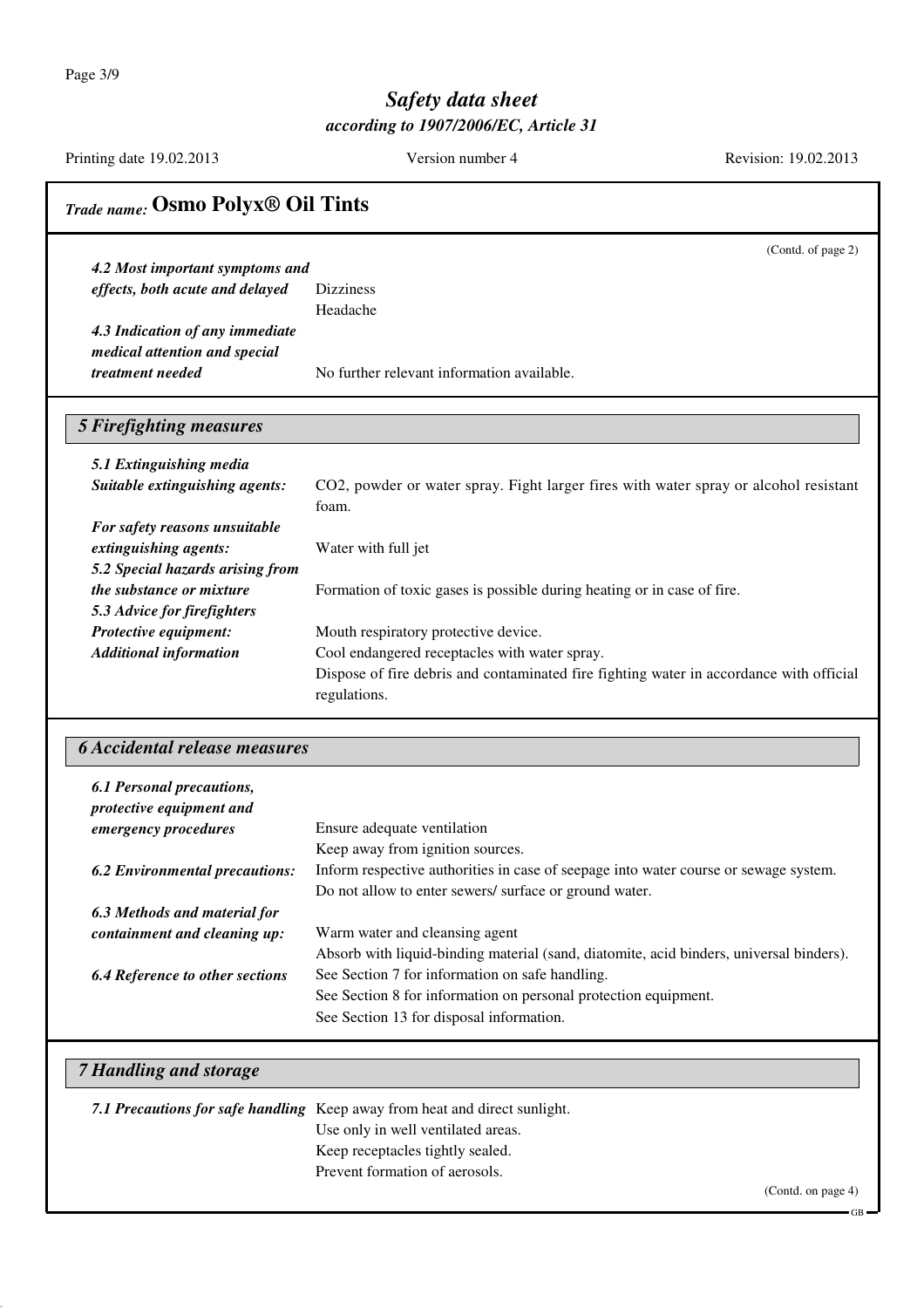Page 4/9

### *Safety data sheet according to 1907/2006/EC, Article 31*

Printing date 19.02.2013 Version number 4 Revision: 19.02.2013

## *Trade name:* **Osmo Polyx® Oil Tints**

| <b>Information about fire - and</b>                                        | (Contd. of page 3)                                                                                        |
|----------------------------------------------------------------------------|-----------------------------------------------------------------------------------------------------------|
| explosion protection:                                                      | Keep ignition sources away - Do not smoke.                                                                |
| 7.2 Conditions for safe storage, including any incompatibilities           |                                                                                                           |
| Storage:                                                                   |                                                                                                           |
| Requirements to be met by                                                  |                                                                                                           |
| storerooms and receptacles:                                                | Store only in the original receptacle.                                                                    |
|                                                                            | Store in a cool location.                                                                                 |
| Information about storage in one                                           |                                                                                                           |
| common storage facility:                                                   | Do not store together with alkalis (caustic solutions).                                                   |
|                                                                            | Do not store together with oxidizing and acidic materials.                                                |
| <b>Further information about</b>                                           |                                                                                                           |
| storage conditions:                                                        | Store in cool, dry conditions in well sealed receptacles.                                                 |
|                                                                            | Keep container tightly sealed.                                                                            |
| 7.3 Specific end $use(s)$                                                  | No further relevant information available.                                                                |
|                                                                            |                                                                                                           |
| 8 Exposure controls/personal protection                                    |                                                                                                           |
| <b>Additional information about</b>                                        |                                                                                                           |
| design of technical facilities:                                            | No further data; see item 7.                                                                              |
|                                                                            |                                                                                                           |
| 8.1 Control parameters                                                     |                                                                                                           |
|                                                                            | Ingredients with limit values that require monitoring at the workplace:                                   |
| 64742-48-9 aliphatic hydrocarbons, C10-C13                                 |                                                                                                           |
| TWA $(8 \text{ H})$ Long-term value: 1.000 mg/m <sup>3</sup> , 150 ppm ppm |                                                                                                           |
| Source: UK SIA                                                             |                                                                                                           |
| <b>Additional information:</b>                                             | The lists valid during the making were used as basis.                                                     |
| 8.2 Exposure controls                                                      |                                                                                                           |
| Personal protective equipment:                                             |                                                                                                           |
| General protective and hygienic                                            |                                                                                                           |
| measures:                                                                  | Immediately remove all soiled and contaminated clothing                                                   |
|                                                                            | Avoid contact with the eyes and skin.                                                                     |
|                                                                            | Do not eat, drink, smoke or sniff while working.                                                          |
|                                                                            | Do not carry product impregnated cleaning cloths in trouser pockets.                                      |
|                                                                            | Not necessary if room is well-ventilated.                                                                 |
| <b>Respiratory protection:</b>                                             |                                                                                                           |
|                                                                            | Use suitable respiratory protective device only when aerosol or mist is formed.                           |
|                                                                            | Short term filter device:                                                                                 |
|                                                                            | Gas filter EN 14387 Type A (organic gas / vapor (boiling point > $65^{\circ}$ C)).                        |
| <b>Protection of hands:</b>                                                | Protective gloves                                                                                         |
|                                                                            | The glove material has to be impermeable and resistant to the product/ the substance/<br>the preparation. |
|                                                                            | To avoid skin problems reduce the wearing of gloves to the required minimum.                              |
|                                                                            | Selection of the glove material on consideration of the penetration times, rates of                       |
|                                                                            | diffusion and the degradation                                                                             |
|                                                                            | $(Contd)$ on page 5)                                                                                      |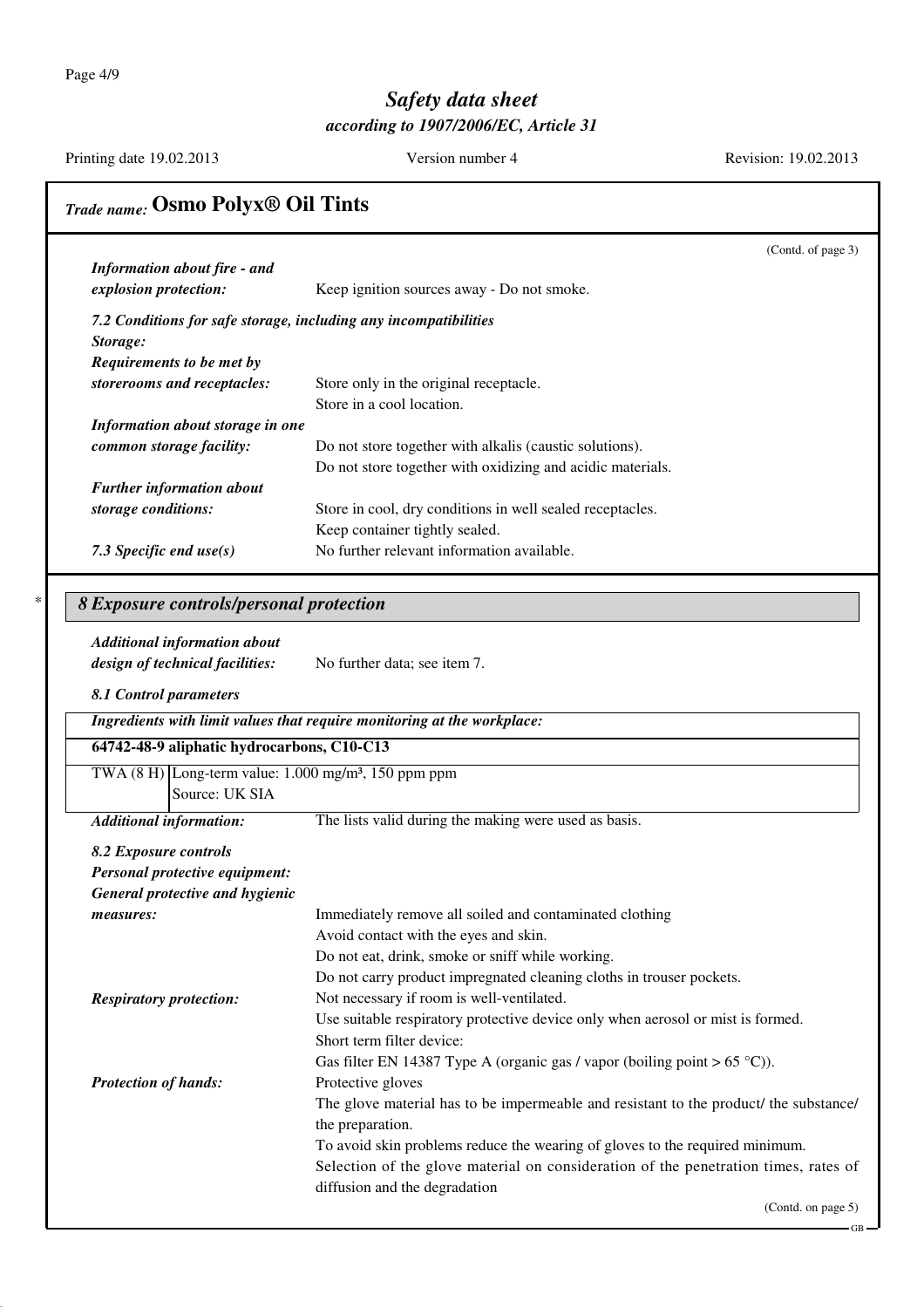Page 5/9

### *Safety data sheet according to 1907/2006/EC, Article 31*

Printing date 19.02.2013 Version number 4 Revision: 19.02.2013

# *Trade name:* **Osmo Polyx® Oil Tints**

|                                                           | (Contd. of page 4)                                                                                                                                                |
|-----------------------------------------------------------|-------------------------------------------------------------------------------------------------------------------------------------------------------------------|
| <b>Material of gloves</b>                                 | Nitrile rubber, NBR                                                                                                                                               |
|                                                           | <b>Penetration time of glove material</b> The exact break trough time has to be found out by the manufacturer of the protective<br>gloves and has to be observed. |
| For the permanent contact gloves                          |                                                                                                                                                                   |
| made of the following materials                           |                                                                                                                                                                   |
| are suitable:                                             | Nitrile rubber, NBR                                                                                                                                               |
| For the permanent contact of a                            |                                                                                                                                                                   |
| maximum of 15 minutes gloves                              |                                                                                                                                                                   |
| made of the following materials                           |                                                                                                                                                                   |
| are suitable:                                             | Nitrile rubber, NBR                                                                                                                                               |
| Eye protection:                                           | Goggles recommended during refilling                                                                                                                              |
| <b>Body protection:</b>                                   | Protective work clothing                                                                                                                                          |
| 9 Physical and chemical properties                        |                                                                                                                                                                   |
|                                                           |                                                                                                                                                                   |
| 9.1 Information on basic physical and chemical properties |                                                                                                                                                                   |
| <b>General Information</b>                                |                                                                                                                                                                   |
| Appearance:<br>Form:                                      | <b>Viscous</b>                                                                                                                                                    |
| Colour:                                                   |                                                                                                                                                                   |
| Odour:                                                    | According to product specification<br>Mild                                                                                                                        |
|                                                           |                                                                                                                                                                   |
| Change in condition                                       |                                                                                                                                                                   |
| <b>Melting point/Melting range:</b>                       | Undetermined.                                                                                                                                                     |
| <b>Boiling point/Boiling range:</b>                       | >180 °C                                                                                                                                                           |
| <b>Flash point:</b>                                       | $> 61$ °C (DIN 53213)                                                                                                                                             |
| <b>Ignition temperature:</b>                              | 240 $\degree$ C                                                                                                                                                   |
| Self-igniting:                                            | Product is not selfigniting.                                                                                                                                      |
| Danger of explosion:                                      | Product is not explosive. However, formation of explosive air/vapour mixtures are<br>possible.                                                                    |
|                                                           |                                                                                                                                                                   |
|                                                           |                                                                                                                                                                   |
| <b>Explosion limits:</b><br>Lower:                        | 0.7 Vol %                                                                                                                                                         |
| <b>Upper:</b>                                             | 6.0 Vol %                                                                                                                                                         |
| Density at 20 $\mathrm{^{\circ}C:}$                       | $0.90 - 0.95$ g/cm <sup>3</sup> (DIN 51757)                                                                                                                       |
| Solubility in / Miscibility with                          |                                                                                                                                                                   |
| water:                                                    | Not miscible or difficult to mix.                                                                                                                                 |
| Viscosity:<br>Kinematic at $20^{\circ}$ C:                | 25 - 38 s (DIN 53211/4 mm)                                                                                                                                        |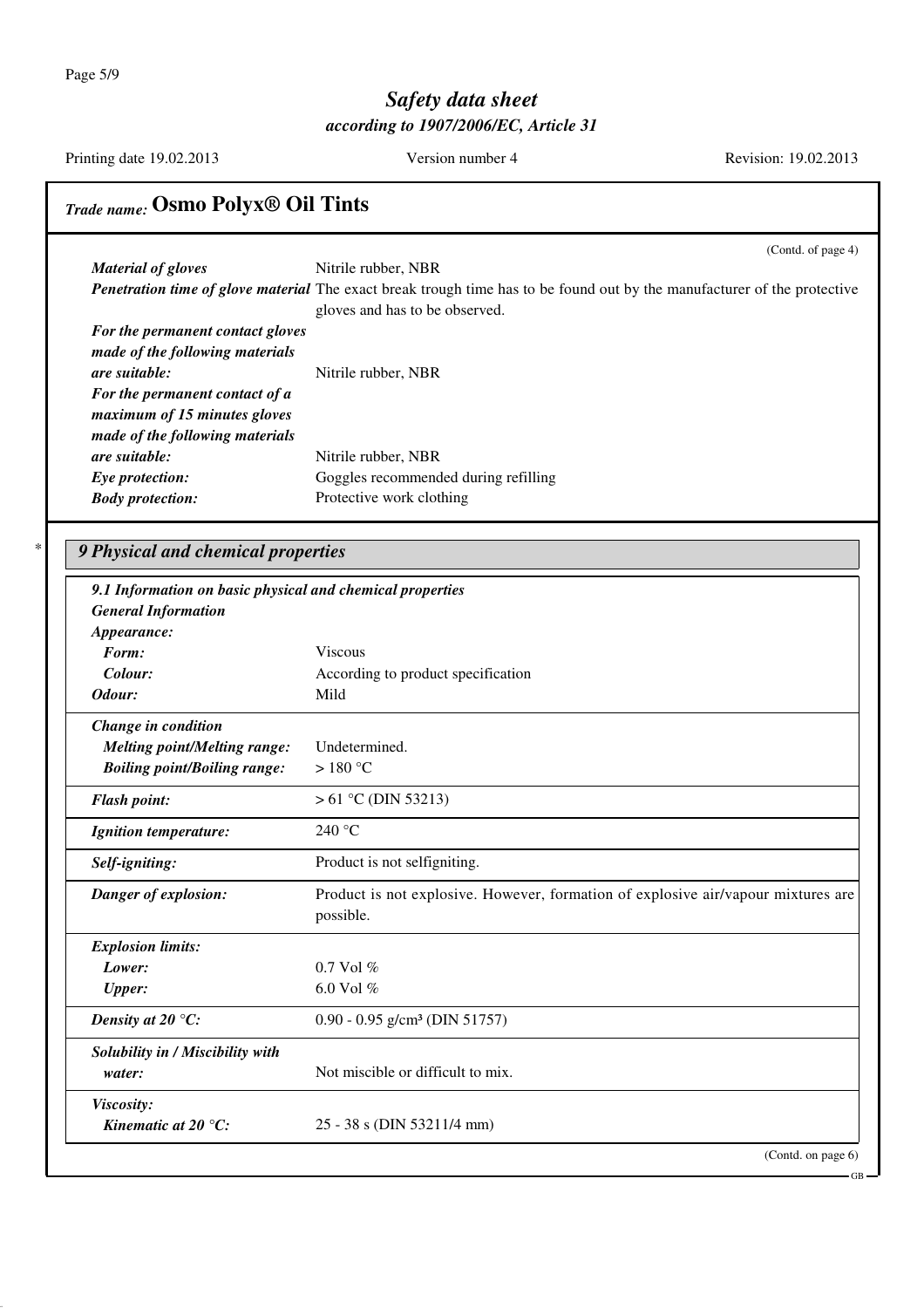Printing date 19.02.2013 Version number 4 Revision: 19.02.2013

|                                          |                                             | <b>Trade name: Osmo Polyx® Oil Tints</b>                                                                                                                     |
|------------------------------------------|---------------------------------------------|--------------------------------------------------------------------------------------------------------------------------------------------------------------|
|                                          |                                             | (Contd. of page 5)                                                                                                                                           |
| <b>Solvent content:</b>                  |                                             |                                                                                                                                                              |
| $VOC$ (EC)                               |                                             | $<$ 500 g/l (VOC-max. = 500 g/l (2010 A/i))                                                                                                                  |
| 9.2 Other information                    |                                             | No further relevant information available.                                                                                                                   |
| <b>10 Stability and reactivity</b>       |                                             |                                                                                                                                                              |
| 10.1 Reactivity                          |                                             |                                                                                                                                                              |
| 10.2 Chemical stability                  |                                             |                                                                                                                                                              |
| <b>Thermal decomposition /</b>           |                                             |                                                                                                                                                              |
| conditions to be avoided:                |                                             | No decomposition if used according to specifications.                                                                                                        |
| reactions                                | 10.3 Possibility of hazardous               | Reacts with fabric soaked in the product (e.g. cleaning wool).                                                                                               |
| 10.4 Conditions to avoid                 |                                             | No further relevant information available.                                                                                                                   |
|                                          | 10.5 Incompatible materials:                | No further relevant information available.                                                                                                                   |
|                                          | 10.6 Hazardous decomposition                |                                                                                                                                                              |
| products:                                |                                             | Carbon monoxide and carbon dioxide                                                                                                                           |
|                                          |                                             | Nitrogen oxides (NOx)                                                                                                                                        |
| <b>Additional information:</b>           |                                             | Warning:                                                                                                                                                     |
|                                          |                                             | Wash out any used cloth impregnated with this product immediately after use or store                                                                         |
|                                          |                                             | in an airtight container (danger of self-ignition)                                                                                                           |
|                                          |                                             |                                                                                                                                                              |
|                                          |                                             |                                                                                                                                                              |
|                                          | 11 Toxicological information                |                                                                                                                                                              |
|                                          | 11.1 Information on toxicological effects   |                                                                                                                                                              |
| Acute toxicity:                          |                                             |                                                                                                                                                              |
|                                          | LD/LC50 values relevant for classification: |                                                                                                                                                              |
|                                          |                                             | 64742-48-9 aliphatic hydrocarbons, C10-C13                                                                                                                   |
| Oral                                     | LD50                                        | $>$ 5000 mg/kg (rat) (OECD 401)                                                                                                                              |
| Dermal                                   | LD50                                        | $>$ 5000 mg/kg (rat) (OECD 402)                                                                                                                              |
|                                          |                                             | Inhalative $ LC50/4h  > 5$ mg/l (rat) (OECD 403)                                                                                                             |
| 96-29-7 2-butanonoxime                   |                                             |                                                                                                                                                              |
| Oral                                     | LD50                                        | 3700 mg/kg (rat)                                                                                                                                             |
| Dermal                                   | LD50                                        |                                                                                                                                                              |
|                                          | Inhalative $ LC50/4h  > 10.5$ mg/l (rat)    | 200-2000 mg/kg (rat)                                                                                                                                         |
|                                          |                                             |                                                                                                                                                              |
| Primary irritant effect:<br>on the skin: |                                             | effect of the solvent.                                                                                                                                       |
| on the eye:                              |                                             | Irritating effect.                                                                                                                                           |
| Sensitization:                           |                                             | At long or repeated contact with skin it may cause dermatitis due to the degreasing<br>Sensitizing effect by skin contact is possible by prolonged exposure. |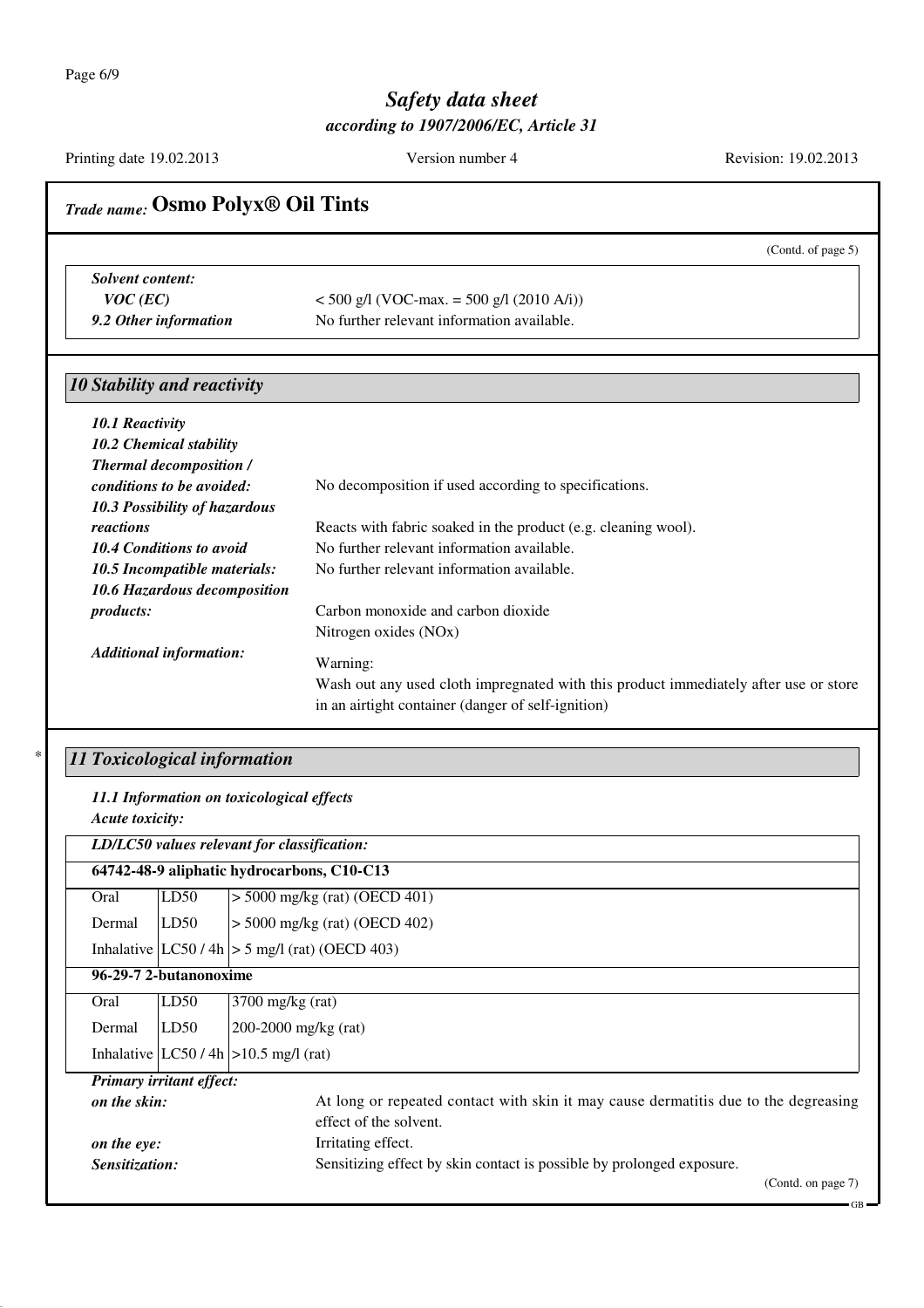Printing date 19.02.2013 Version number 4 Revision: 19.02.2013

| <b>Additional toxicological</b>            | (Contd. of page 6)                                                                                                                                                                                                                                                                                                                             |
|--------------------------------------------|------------------------------------------------------------------------------------------------------------------------------------------------------------------------------------------------------------------------------------------------------------------------------------------------------------------------------------------------|
| information:                               | The product is not subject to classification according to the calculation method of the<br>General EU Classification Guidelines for Preparations as issued in the latest version.<br>When used and handled according to specifications, the product does not have any<br>harmful effects to our experience and the information provided to us. |
| <b>12 Ecological information</b>           |                                                                                                                                                                                                                                                                                                                                                |
| 12.1 Toxicity                              |                                                                                                                                                                                                                                                                                                                                                |
| <b>Aquatic toxicity:</b>                   |                                                                                                                                                                                                                                                                                                                                                |
| 64742-48-9 aliphatic hydrocarbons, C10-C13 |                                                                                                                                                                                                                                                                                                                                                |
| EC50/48h > 1000 mg/l (daphnia) (OECD 202)  |                                                                                                                                                                                                                                                                                                                                                |
| EC50/72h   > 1000 mg/l (algae) (OECD 201)  |                                                                                                                                                                                                                                                                                                                                                |
| $LC50 / 96h$ > 1000 mg/l (fish) (OECD 203) |                                                                                                                                                                                                                                                                                                                                                |
| 96-29-7 2-butanonoxime                     |                                                                                                                                                                                                                                                                                                                                                |
| $EC50/48h$ 201 mg/l (daphnia)              |                                                                                                                                                                                                                                                                                                                                                |
| $IC50 / 72h$   11.8 mg/l (algae)           |                                                                                                                                                                                                                                                                                                                                                |
| $LC50 / 96h$ $>100$ mg/l (fish)            |                                                                                                                                                                                                                                                                                                                                                |
|                                            | 12.2 Persistence and degradability No further relevant information available.                                                                                                                                                                                                                                                                  |
| 12.3 Bioaccumulative potential             | No further relevant information available.                                                                                                                                                                                                                                                                                                     |
| 12.4 Mobility in soil                      | No further relevant information available.                                                                                                                                                                                                                                                                                                     |
| Additional ecological information:         |                                                                                                                                                                                                                                                                                                                                                |
| <b>General notes:</b>                      | Water hazard class 1 (German Regulation) (Self-assessment): slightly hazardous for<br>water                                                                                                                                                                                                                                                    |
|                                            | Do not allow product to reach ground water, water course or sewage system.                                                                                                                                                                                                                                                                     |
| 12.5 Results of PBT and vPvB assessment    |                                                                                                                                                                                                                                                                                                                                                |
| <b>PBT:</b>                                | Not applicable.                                                                                                                                                                                                                                                                                                                                |
| $v P v B$ :<br>12.6 Other adverse effects  | Not applicable.<br>No further relevant information available.                                                                                                                                                                                                                                                                                  |
|                                            |                                                                                                                                                                                                                                                                                                                                                |
| <b>13 Disposal considerations</b>          |                                                                                                                                                                                                                                                                                                                                                |
| 13.1 Waste treatment methods               |                                                                                                                                                                                                                                                                                                                                                |
| Recommendation                             | Smaller quantities can be disposed of with household waste.                                                                                                                                                                                                                                                                                    |

| European waste catalogue |                                                                                                       |  |
|--------------------------|-------------------------------------------------------------------------------------------------------|--|
|                          | $\overline{080111}$ waste paint and varnish containing organic solvents or other dangerous substances |  |
|                          | 15 01 10 packaging containing residues of or contaminated by dangerous substances                     |  |

(Contd. on page 8)

GB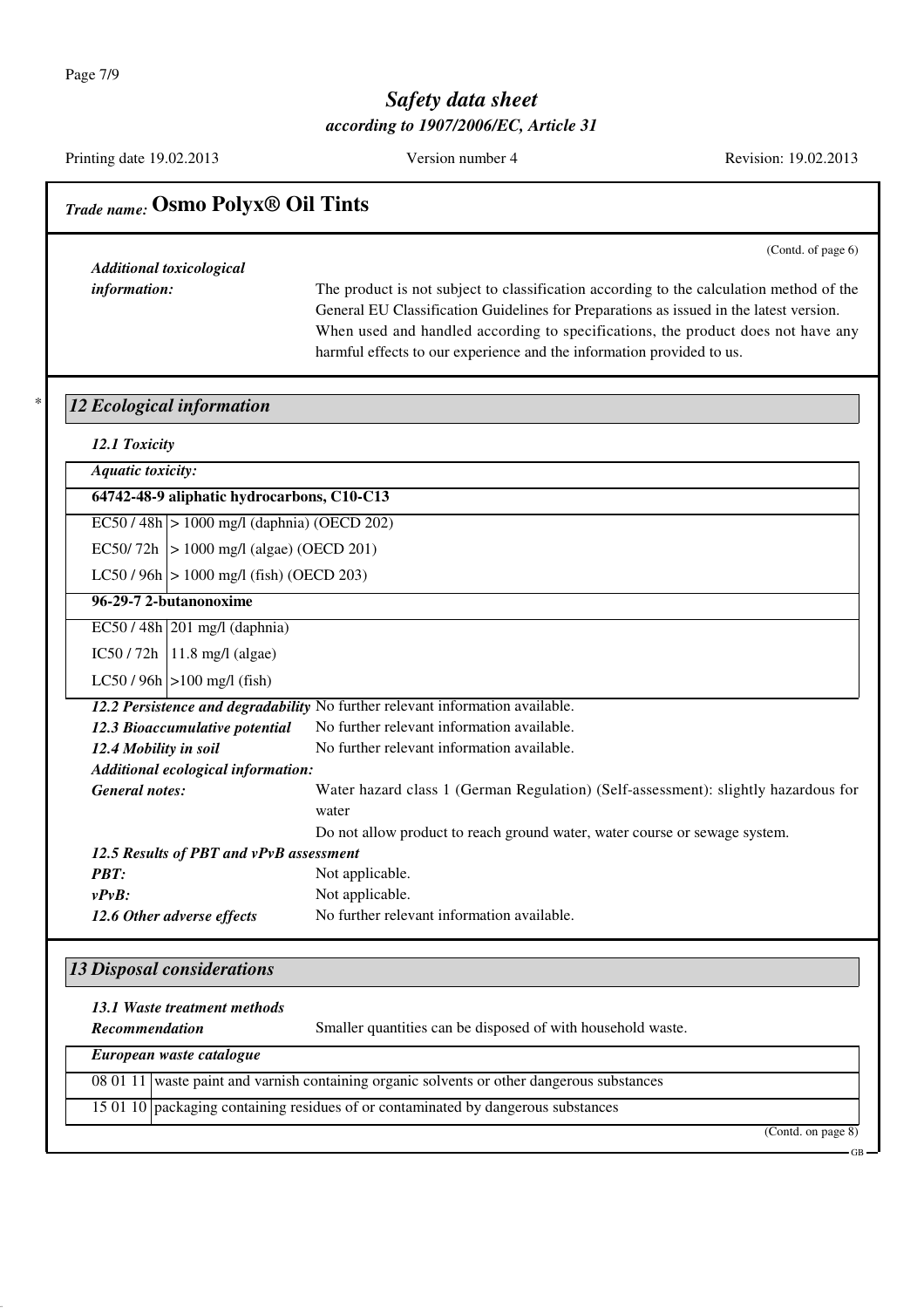Page 8/9

### *Safety data sheet according to 1907/2006/EC, Article 31*

Printing date 19.02.2013 Version number 4 Revision: 19.02.2013

| <b>Trade name: OSMO Polyx® Oil Tints</b>                                               |                                                                                                                                                                                                           |
|----------------------------------------------------------------------------------------|-----------------------------------------------------------------------------------------------------------------------------------------------------------------------------------------------------------|
|                                                                                        | (Contd. of page 7)                                                                                                                                                                                        |
| <b>Uncleaned packaging:</b><br><b>Recommendation:</b>                                  | Disposal must be made according to official regulations.                                                                                                                                                  |
| <b>14 Transport information</b>                                                        |                                                                                                                                                                                                           |
| 14.1 UN-Number<br>ADR, ADN, IMDG, IATA                                                 | Void                                                                                                                                                                                                      |
| 14.2 UN proper shipping name<br>ADR, ADN, IMDG, IATA                                   | Void                                                                                                                                                                                                      |
| 14.3 Transport hazard class(es)                                                        |                                                                                                                                                                                                           |
| ADR, ADN, IMDG, IATA<br><b>Class</b>                                                   | Void                                                                                                                                                                                                      |
| 14.4 Packing group<br>ADR, IMDG, IATA                                                  | Void                                                                                                                                                                                                      |
| 14.5 Environmental hazards:<br>Marine pollutant:                                       | N <sub>o</sub>                                                                                                                                                                                            |
| 14.6 Special precautions for user                                                      | Not applicable.                                                                                                                                                                                           |
| 14.7 Transport in bulk according to Annex II of<br><b>MARPOL73/78 and the IBC Code</b> | Not applicable.                                                                                                                                                                                           |
| Transport/Additional information:                                                      | Not dangerous according to the above specifications.                                                                                                                                                      |
| <b>15 Regulatory information</b>                                                       | 15.1 Safety, health and environmental regulations/legislation specific for the substance or mixture                                                                                                       |
| <b>National regulations:</b><br><b>GISBAU-Code</b><br>$VOC$ (EC)                       | GISCODE: Ö60<br>$<$ 500 g/l (VOC-max. = 500 g/l (2010 A/i))<br>15.2 Chemical safety assessment: A Chemical Safety Assessment has not been carried out.                                                    |
| <b>16 Other information</b>                                                            |                                                                                                                                                                                                           |
|                                                                                        | This information is based on our present knowledge. However, this shall not constitute a guarantee for any specific product<br>features and shall not establish a legally valid contractual relationship. |
| <b>Relevant phrases</b>                                                                | H304 May be fatal if swallowed and enters airways.                                                                                                                                                        |
|                                                                                        | R65 Harmful: may cause lung damage if swallowed.<br>R66 Repeated exposure may cause skin dryness or cracking.                                                                                             |
| <b>Department issuing MSDS:</b>                                                        | product safety department<br>(Contd. on page 9)                                                                                                                                                           |